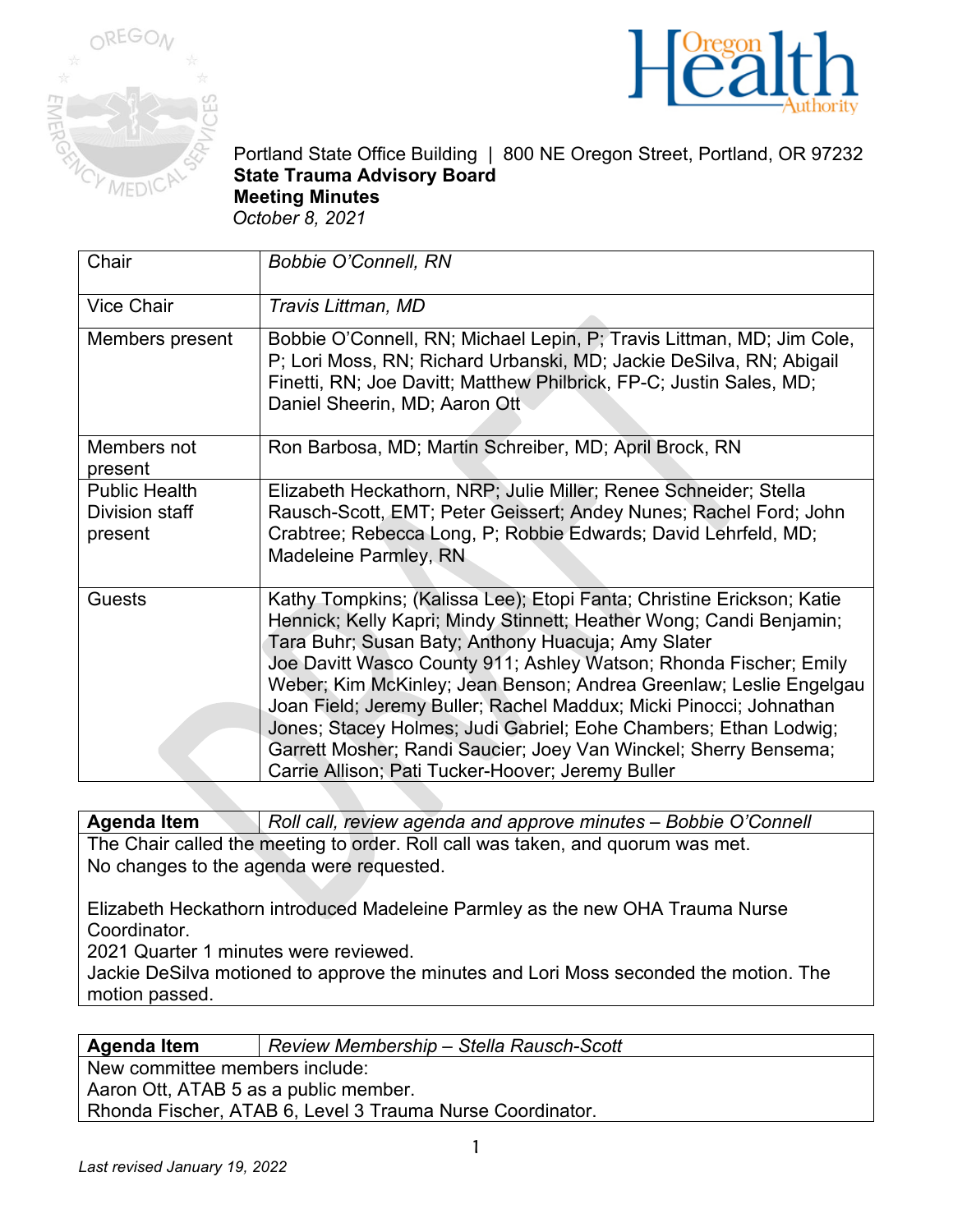## Current vacancy: Public Member – It was suggested to recruit a law enforcement personnel.

**Agenda Item** *Hospital Surge Discussion - Bobbie O'Connell*

The Trauma program has been affected by COVID. A discussion was conducted around:

- How to handle general facility struggles
- The ability to transfer patients to a place with a bed or higher level of care
- Transfer issues, what works and doesn't

Hospitals are attempting to keep patients with the region. Hospitals will go off divert and quickly have beds filled. Patients are now coming from out of the state. Both Level 1 hospitals have been supportive in-patient consultations. It was discussed if hospitals outside of the trauma system would be a good resource to support patient post-op care and monitoring. Hospital Legal has supported physician to write the date, time, contact number and name of the physician they spoke to in the patient chart.

As Trauma Hospitals have had to pull staff to support bedside care there will be a delay in getting the administrative portion of the trauma system back up and will need to consider different types of support.

The state should consider identifying resources/specialists at all hospitals so that patients do not need to go to a higher level of care.

| <b>Agenda Item</b> | EMS/TS Directors & Medical Director Update - Elizabeth Heckathorn, |
|--------------------|--------------------------------------------------------------------|
|                    | David Lehrfeld, Camillie Storm; Dana Selover                       |

The EMS/TS program is moving physically, to suite 465. We have a new staff member, Madeleine Parmley, RN, is the new trauma program manager. Please refer to her bio in the quarterly update. The program is also going to announce 2 new positions- compliance specialist 1, and an administrative support. The Quarter office report will give a overview of the work taking place in our office.

EMS Modernization workgroup- Next steps: work with legislative sponsors on a workgroup to resolve concerns and bring back a bill for 2023 session.

Specific concerns included: authority and jurisdiction of Regional TSE Boards, unintended interference with ASA plans, imbalance of focus on hospital/ED vs. EMS systems of care, scope of TSE expansion

Integrate learning from Pandemic into the legislative concept: value of Regional Resource Hospitals and the more urgent need for EMS Mobilization and improvement of systems to ensure transfers for specialty care are streamlined and patient centered.

Workgroup to analyze the current emergency health care system and recommend framework for modernization and sets evaluation criteria:

- A state and regional advisory board structure for an emergency health care system;
- Regionalization and improvement of time-sensitive emergency care;
- Designation of emergency health care centers for the provision of time-sensitive emergency care;
- Comprehensive emergency medical services agency licensing and regulation;
- EMS Mobilization for disaster response and emergency surges;
- Health equity in emergency health care system;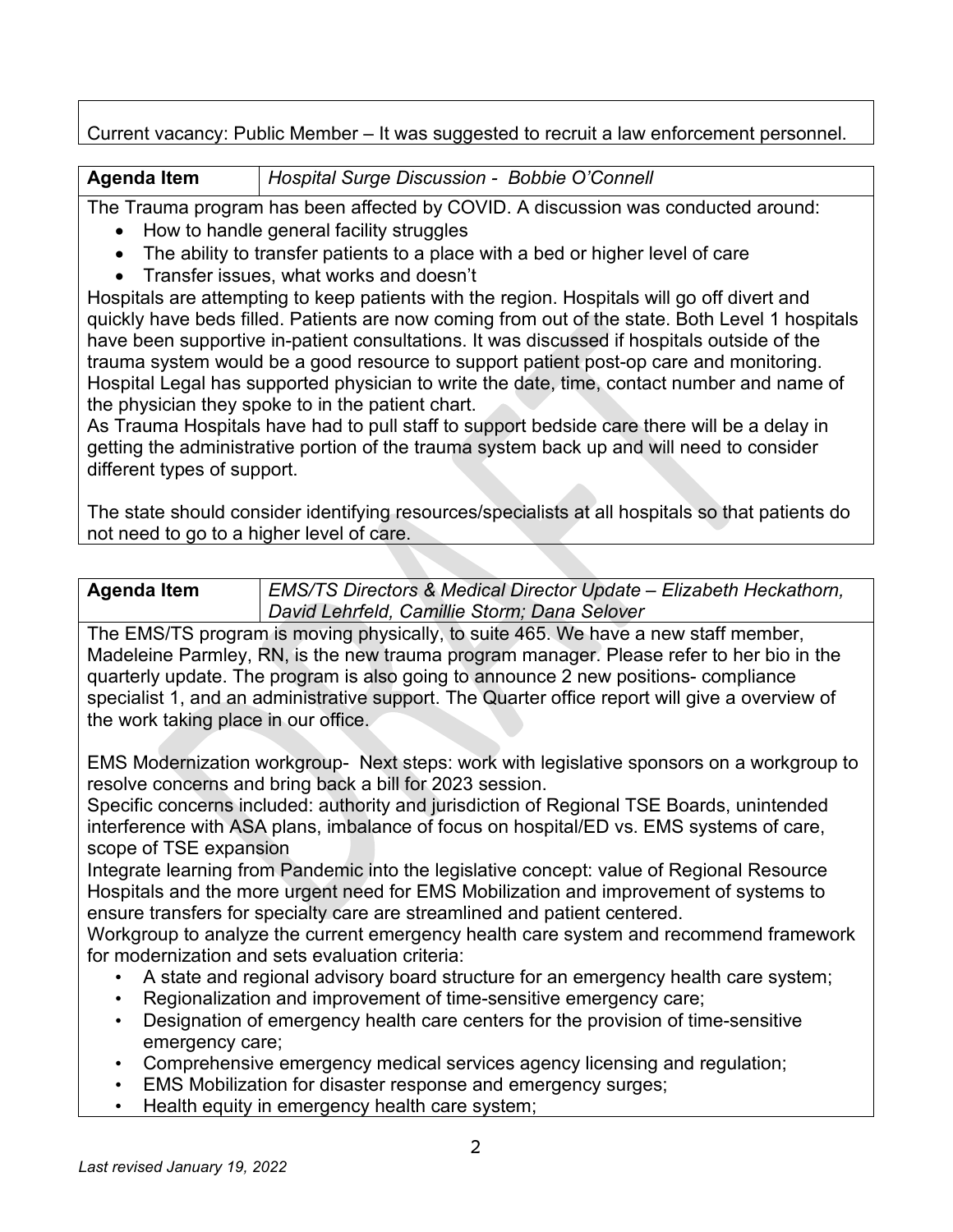- Integrated data systems and outcomes registries to monitor emergency health care system quality.
- HB 2359 Health Care Interpreters participate in rulemaking

HB 3159 REAL-D and SOGI Data collection – exception for EMS

HB 2397 Senior EMS Innovation Program Advisory committee at ODHS – track rulemaking HB 2417 Behavioral Health Crisis Intervention – participate in workgroups for 988 hotline/911 dispatch collaboration, mobile crisis response units/EMS response connections and hand-offs and Crisis Stabilization Centers/licensed hospital overlap. Will track implementation and rulemaking.

To present to State EMS Committee RAC October 2021

OAR 333-250 – Expiration and Renewal of Agency License Clarification

• Housekeeping updates for operational requirements

OAR 333-255 – Expiration and Renewal of Vehicle License Clarification

• Housekeeping updates and addition of definitions Inclusion of neonatal equipment and definitions Ambulance Equipment and new vehicle and remount vehicle construction criteria

Military and military spouse/partner licensing rules currently under review and to be presented to State Committee RAC in January 2022

Advancing Evidence-based people centered care workgroup, sponsored by NHTSA- working to create evidence-based guidelines. Two reviews came out in the last two years: Prehospital Airway Management and Model EMS Protocol for Prehospital Pain Management (NASEMSO). NASEMSO also game up with national model clinical guidelines V 2.2- 2019 updated to V3 (riot control agents added, active shooter incidents, termination of resus). American College of Surgeons, redoing Field Triage of Injured Pts- new guidelines. 2 categories instead of 4 now. Injury patters first now and physiology is second. Age adjusted BPs added. Need for extrication added to MOI, added unrestrained child, fall distances. Anticoagulant use, how you measure- quality measures, Peds resp asses and weight in kilos.

| <b>Agenda Item</b> | Oregon Trauma Registry Data - Dr. David Lehrfeld, Andey Nunes, |
|--------------------|----------------------------------------------------------------|
|                    | Peter Geissert                                                 |

Trauma Data Workgroup 3rd Quarter

OTR - TraumaOne training and guidance documentation

OTR data standard – Review proposed changes for 2022 Tasks

- Training material feedback
- Review proposed state data element updates and bring recommendations to next meeting.

AIS Outcome from Conversations with Washington and California State Trauma Coordinators: Washington Trauma Registry – AIS 2008 statewide

- no timeframe set for adopting new version
- likely waiting for NTDB adoption/requirement

California Trauma Registry - no state requirement

- require all Level 1, 2, and 3 trauma centers to be ACS verified
	- $\circ$  each hospital pays for their own system including all fees for AIS and NTDB
	- $\circ$  some level 1 and 2 hospitals are paying for the 2015 version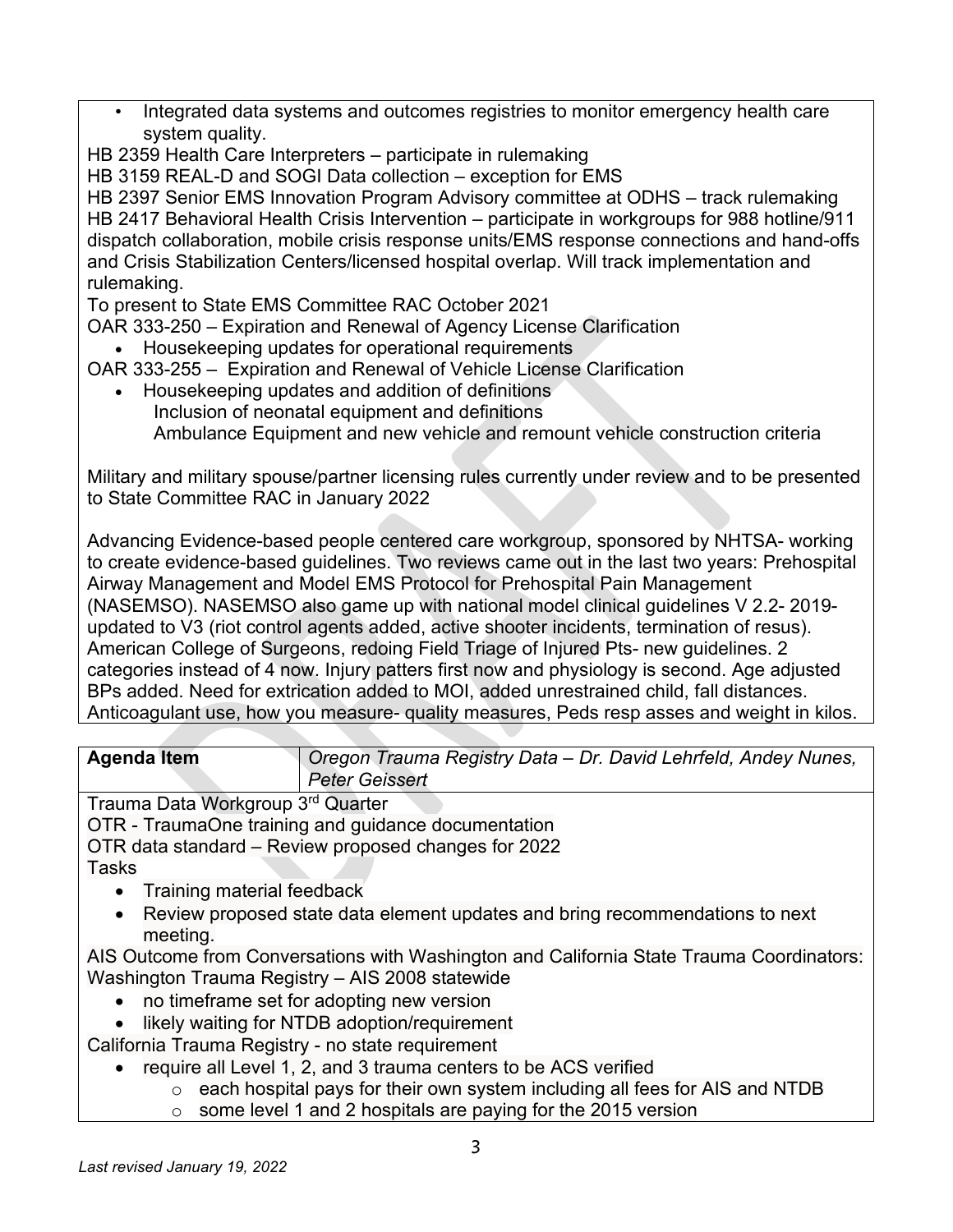- o most are still using 2008
- will require all hospitals to update when required by NTDB
- Interest in working together and sharing resources in future updates

Recorded Session Info

Oregon EMS Trauma One: Quick Start – Introduction to TraumaOne Meeting Recording:

[https://eso.zoom.us/rec/share/3pXKgXAJ2zkK1ft6UfNrei5HgQbpac46Z84SQpxQgqGJXonuv7](https://eso.zoom.us/rec/share/3pXKgXAJ2zkK1ft6UfNrei5HgQbpac46Z84SQpxQgqGJXonuv7hqpCZmCJlqYqqq.Moy7P_KQx_mfOmFq) hqpCZmCJlqYqqq.Mov7P\_KQx\_mfOmFq Access Passcode: d@yneN!0

Oregon EMS Trauma One: Reports 1 – Introduction to count reports Meeting Recording: [https://eso.zoom.us/rec/share/lgHFL9PgKkP1eixzh4RoEeR25sYCQjTfLbcKWYEc25dCLc88N](https://eso.zoom.us/rec/share/lgHFL9PgKkP1eixzh4RoEeR25sYCQjTfLbcKWYEc25dCLc88NF05gv9wU05nLpyZ.zNOOIsPBUlA_dyt_) [F05gv9wU05nLpyZ.zNOOIsPBUlA\\_dyt\\_](https://eso.zoom.us/rec/share/lgHFL9PgKkP1eixzh4RoEeR25sYCQjTfLbcKWYEc25dCLc88NF05gv9wU05nLpyZ.zNOOIsPBUlA_dyt_)

Access Passcode: U22.+1Hx

Oregon EMS Trauma One: Reports 2 – Introduction to multi-variable reports and populations Recording: [https://eso.zoom.us/rec/share/ge1Q9PnL7QqruqiK-](https://eso.zoom.us/rec/share/ge1Q9PnL7QqruqiK-DNaG0j3vuc1ZRYoFKcGSZ6DRECh3_k2BNVX4RqBOpNq16Rt.xb-8fis0sGM3RHd6)

[DNaG0j3vuc1ZRYoFKcGSZ6DRECh3\\_k2BNVX4RqBOpNq16Rt.xb-8fis0sGM3RHd6](https://eso.zoom.us/rec/share/ge1Q9PnL7QqruqiK-DNaG0j3vuc1ZRYoFKcGSZ6DRECh3_k2BNVX4RqBOpNq16Rt.xb-8fis0sGM3RHd6)

Access Passcode: ?TT2WVf3

How can we improve? Please provide feedback

<https://app.smartsheet.com/b/form/81fed55c5c58474eb205b31cb48511ff>

EMS and Trauma Data Strategic Plan

- We will be updating our strategic plan for 2022 in October-November.
- Reflect a more expansive scope of EMS & Trauma Data Systems
- Update our objectives through stakeholder interviews.
- Josh Legler will be performing the interviews and summarizing feedback for inclusion in the strategic plan.
- If you would like to put your name in the hat to participate in stakeholder interviews reach out to us.

EMS and Trauma data integration

• Reviewed timeline.

ESO (TraumaOne)

- Remove the acceptance window
- Add import date as an element in the Submissions table
- Anchor the retention window on the import date rather than the incident date
- Make the retention window configurable
- Change retention window to 120 days

ImageTrend (Elite)

- Adjust autopost to remove hardcoded date and create configurable export window
- Change the autopost to trigger for ePCRs with unit notified date less than 120 days in the past

Are hospitals unable to find your ePCRs in hospital hub? EMS agency standard list of issues: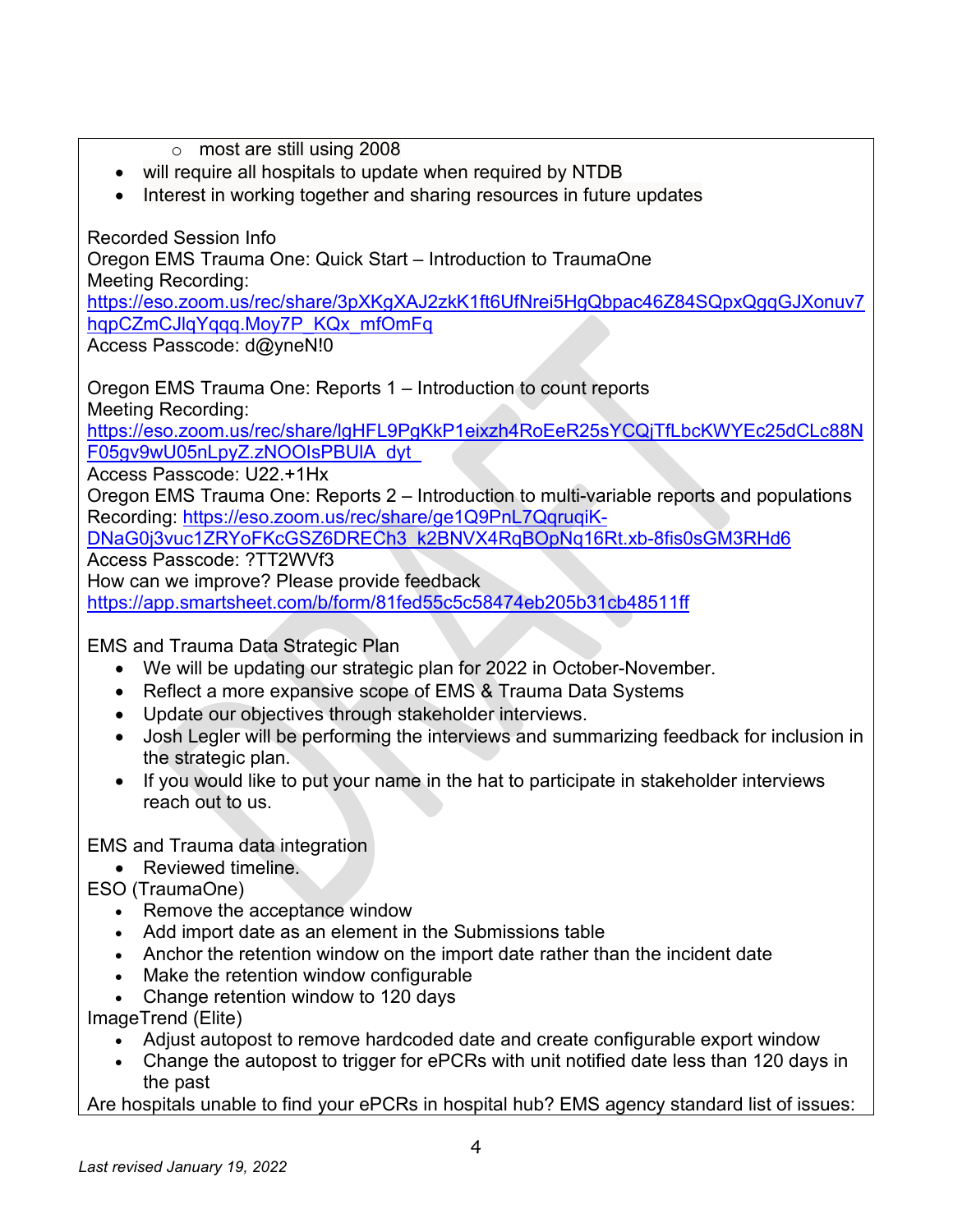- Records are never exported from OR-EMSIS:
	- $\circ$  Did you select Possible Injury = "Yes"?
- Records are failing validation on export to OR-EMSIS (for agencies using 3<sup>rd</sup> party vendors):
	- $\circ$  Are errors and warnings visible when entering data?
	- $\circ$  Do you have a report to tell you whether exports are failing?
	- $\circ$  Do you have access to the state system to confirm that your records are coming across?
- Records are not successfully matching:
	- $\circ$  Did you use the patient's legal name? Spelling?
	- $\circ$  Is the patient's date of birth correct?

The linkage is operational. Troubleshooting will continue through the end of the year. Next steps:

- Address submission failures with 3<sup>rd</sup> party ePCR vendors
- •Guidance and training on documentation related to data linkage issues forthcoming
- •With a little help from our friends:
	- $\circ$  We are still collecting information about integration issues
	- $\circ$  If you are having issues with linking a record, or missing outcome data submit a [support ticket](https://app.smartsheet.com/b/form/36d565736e314e7981f4897528b1822f)

OHSU and Sacred Heart Re-import to OTR

- Verifying data quality on 2019-2020 data
	- o working with hospital registrars to correct typos and check outliers
- Completed import through Q1 2021
- Hospitals will continue to upload 2021 data on a monthly basis based on discharge date
- Goal between now and Jan 1, 2022:
	- o maintain a consistent monthly import schedule
	- o minimum of 80% of records for patients discharged prior to October 31, 2021, completed and imported into OTR.

## NTDB 2022 updates were presented.

| <b>Agenda Item</b> | ATAB Updates – ATAB Representatives |
|--------------------|-------------------------------------|
| <b>ATAB Status</b> |                                     |

- ATAB 1: Meeting next week.
- ATAB 2: Meeting Thursday reviewing survey process, welcoming new members, refining QI process, EMS handoff to ED nurses.
- ATAB 3: Reviewing charter, for accuracy. Looking at transfer patterns for efficiency.
- ATAB 5: Canceled ATAB meeting for the rest of 2021.
- ATAB 6: Currently working on membership.
- ATAB 7: Discussing updates on staging patients. Trying to move pts back to home hospitals that were sent to Bend. Increase in transport volume. We have received